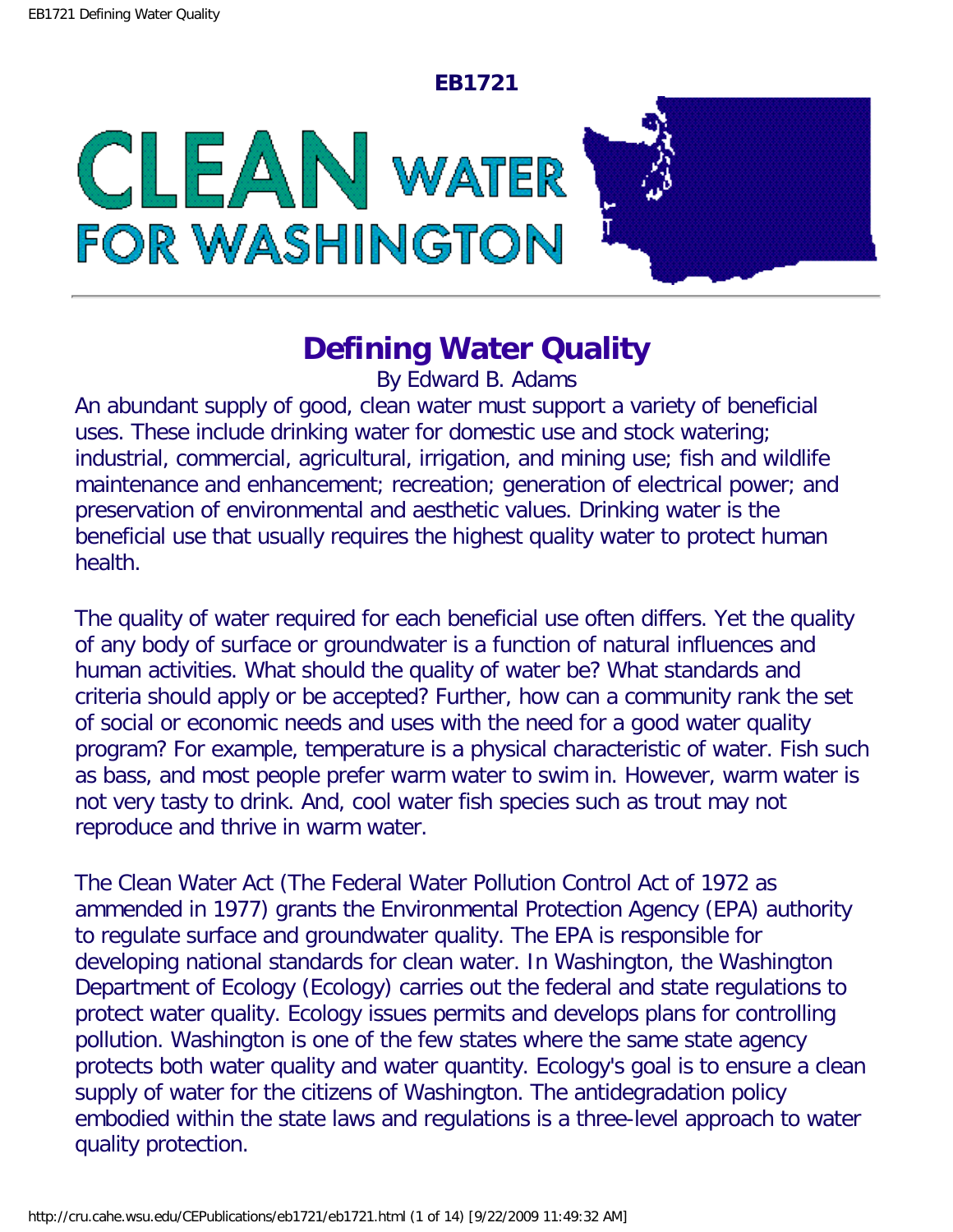▶ The first level of protection prevents discharges of contaminants to any water body. Exceptions are granted only when a) an operation can show that the discharging activity is using all known and reasonable technology for cleaning up the discharge (AKART), and b) that the discharge is in the overriding interest of the public.

▶ The second level of protection allows no degradation of a body of water that would eliminate an existing beneficial use.

▶ The third level provides additional protection for waters designated as Outstanding Resource Waters. In these waters no degradation may take place even if the existing water quality is not particularly good.

Several beneficial uses may exist for one body of water. Washington's surface and groundwater standards protect water supplies for the beneficial use that requires the highest quality water. These standards are consistent with public health and public enjoyment of Washington's waters. The standards also ensure the propagation and protection of fish, shellfish and wildlife.

### **Why Does Water Quality Vary?**

Water has unique characteristics that can determine its quality.

**Physically**, water exists in three forms: solid ice, liquid water and gaseous water vapor. Liquid water put under pressure does not compress significantly. However, as it expands when frozen, it may cause water supply pipes to break. Water always flows downhill, from a high point to a lower point. This applies to surface and groundwater. Water molecules evaporate into water vapor from liquid water. This process is called vaporization. Water also may change directly from solid ice to a vapor. This is a unique process called sublimation. As water changes into vapor, it leaves behind any dissolved or suspended solids. These materials then concentrate in the remaining water. This is only a concern if too much dissolved or solid material becomes concentrated in the water left behind. That water then may become degraded to a point where it cannot support the necessary beneficial uses.

**Chemically**, water is a deceptively simple substance. Two atoms of hydrogen and one of oxygen combine to form the molecule  $H_2$ 0. In its pure form water is a

colorless, tasteless liquid. It is neither acidic nor alkaline. Water molecules do not split to form charged particles called ions. Yet water behaves as if it were an ion. Water has a positive charge on one end or pole of the molecule and a negative charge on the other. Because of this dipolar behavior, water is the universal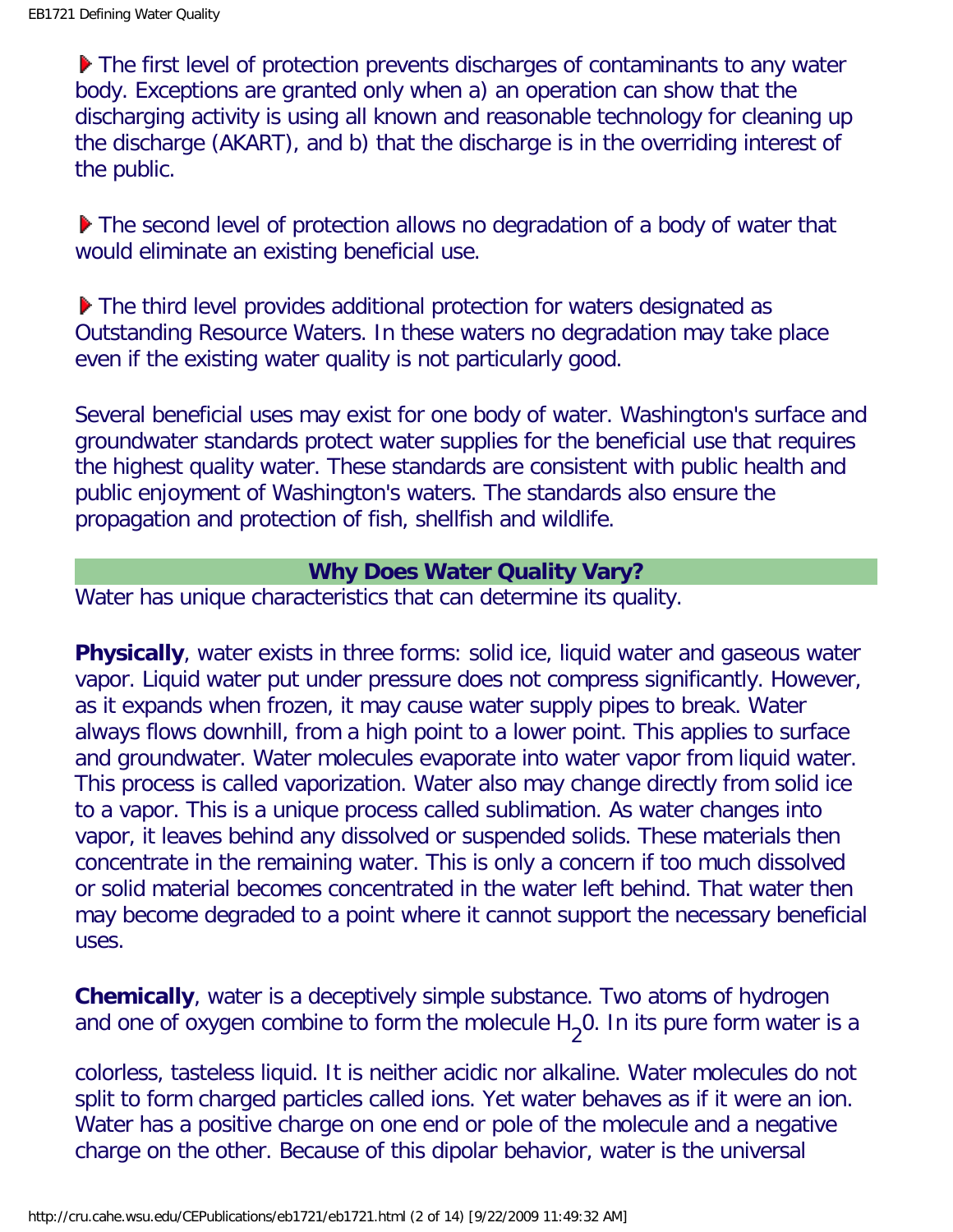#### solvent.

Water gathers a little of everything it contacts. Sea water contains nearly every substance known. Fresh water also may contain many substances, but in smaller amounts. In addition to dissolved material, water also carries many suspended particles. Naturally occurring dissolved chemicals and suspended particles make pure water a rare commodity in nature.

Pure water, though safe, is not very good for drinking. It does not taste good to most people. Many of the naturally dissolved minerals and salts give water its flavor and are necessary for life and health. In fact good drinking water has about 200 ppm of these minerals and salts. However, not everything dissolved in water is healthful for people. For example, water also can carry heavy metals like lead and cadmium, or other chemicals. These may be natural or manufactured contaminants.

**Biologically**, water is the cornerstone of life. Each person is made up of about two-thirds water. Adults require at least two quarts of water in some form each day to sustain life. Losing just 10% of the body's water would be fatal. Nearly all the water in the body is exchanged for new about every four months. However, not all contaminants swallowed with the daily intake of water are excreted, and some may accumulate in the body.

Wherever water occurs, except in the deepest aquifers, life exists. Most living organisms are harmless. However, harmful organisms such as typhoid and cholera disease organisms and viruses can exist in water. These pathogens, whether naturally occurring or the result of human activities, are also contaminants. While "pure" water is unnatural, clean water is cherished. The news media emphasizes water quality, and most people now regard water quality as important in their own minds, However, disagreements often occur over what constitutes good quality water. The following information will help you sort out what is safe and useful water.

## **Regulatory Definitions of Water Quality**

Drinking Water. Drinking water is the most stringent classification for water. Ecology regulates all groundwater, except when naturally contaminated, as if it were drinking water. Groundwater is the source of drinking water for nearly twothirds of Washington's residents.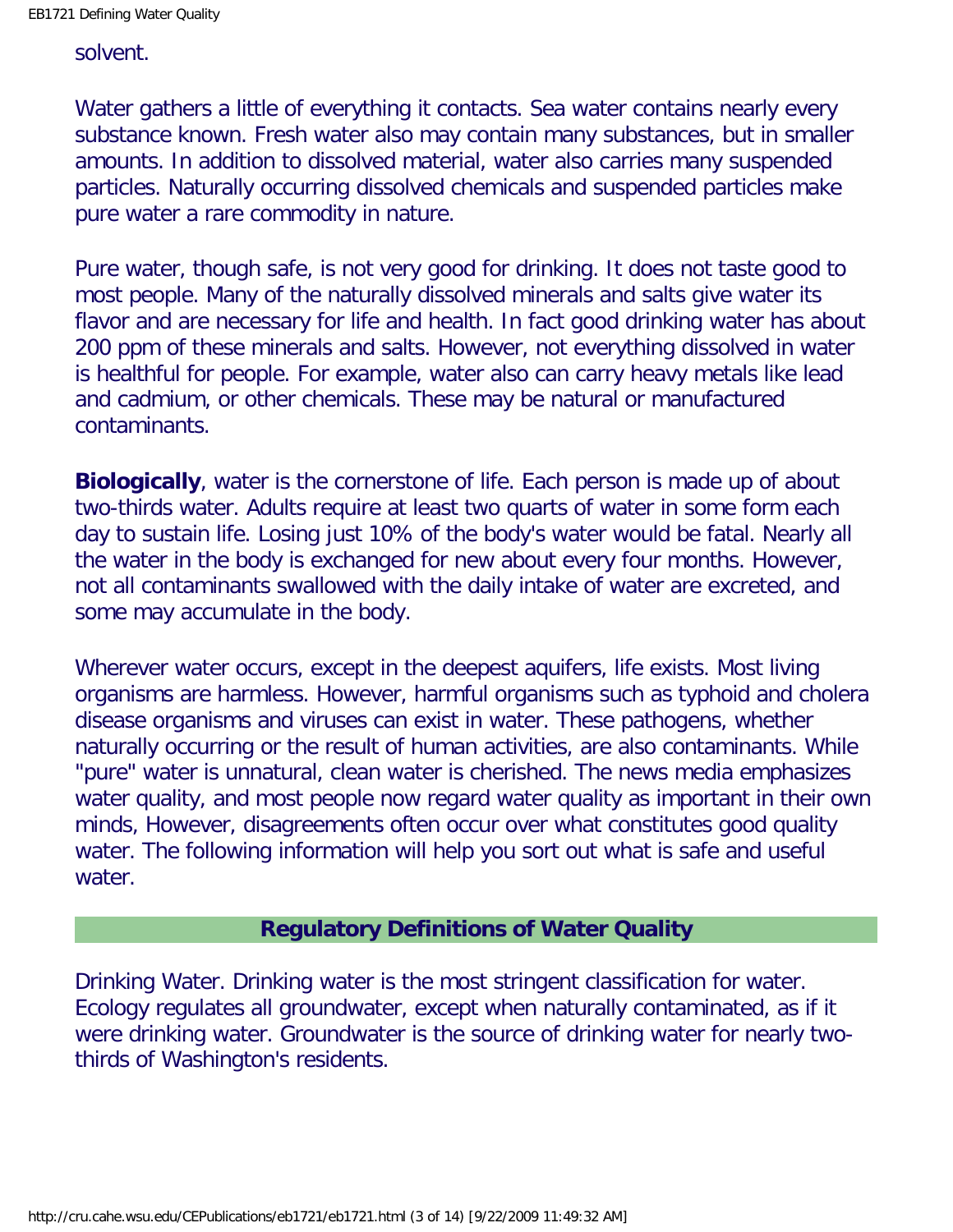## **Drinking Water**

Good drinking water has none of the following characteristics: astringent taste caused by sulfate

- **M** metallic taste caused by iron
- salty taste caused by impurities or softener
- soda taste caused by dissolved salts
- medicinal taste caused by chlorination
- **F** foul/putrid odor caused by organic matter
- **P** rotten egg odor caused by hydrogen sulfide

**F** rotten egg odor in hot water caused by a Magnesium rod in water heater

# (From OSU Bulletin No. FG 77)

Good drinking water is virtually colorless and odorless. It should taste good (see insert). Good drinking water also is low in dissolved solids, metals, and salts. It should be low in suspended solids and microorganisms. And last, but not least, drinking water should be safe from pesticides, organic toxins and radioactive contaminants.

Standards or criteria define the maximum allowable level of any contaminant. Table 1 lists the primary contaminant standards for drinking water except for carcinogens. Carcinogen standards are listed in Table 2. These primary standards, which regulate contaminants that pose serious health risks, are enforceable by EPA and Ecology. The limits for carcinogens are based on the 1:1,000,000 rule. That rule assigns an estimated risk factor of no more than one additional cancer in one million people who drank the maximum contaminant level for a lifetime. Table 3 lists secondary standards for drinking water. Secondary standards set desirable levels for nuisance contaminants that affect the aesthetics (taste, smell, etc.) of water. These standards are not enforceable.

| Table 1. Primary contaminant standards for groundwater and drinking water.<br>(Adapted from Chapters 248-54-175 and 173-200-040 WAC and WSU bulletin<br>SP 53-414) |      |      |                                          |                       |  |
|--------------------------------------------------------------------------------------------------------------------------------------------------------------------|------|------|------------------------------------------|-----------------------|--|
| Primary<br>Primary<br><b>Criterion</b><br><b>Criterion</b><br><b>Contaminant</b><br>Contaminant                                                                    |      |      |                                          |                       |  |
| <b>Inorganics</b>                                                                                                                                                  |      |      | <b>Microbiological</b>                   |                       |  |
| <b>Arsenic</b>                                                                                                                                                     | 0.05 | mg/l | <b>Total Coliform</b><br><b>Bacteria</b> | 1.0<br>bacteria/100ml |  |
| Barium                                                                                                                                                             | 1.0  | mg/l |                                          |                       |  |
| Cadmium                                                                                                                                                            | 0.01 | mg/l | <b>Radionuclides</b>                     |                       |  |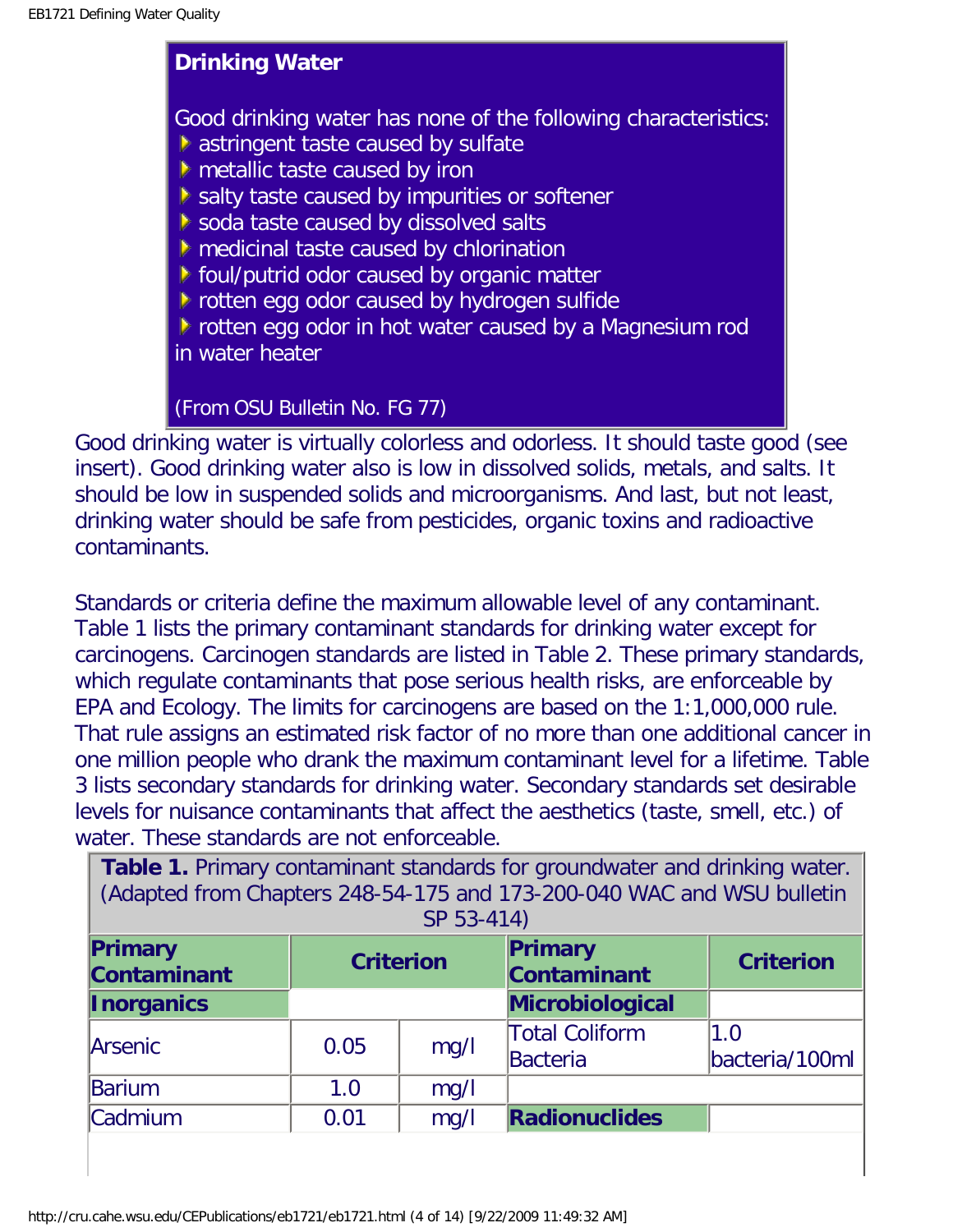| Chromium                        | 0.05   | mg/l | <b>Gross Alpha Particle</b><br>Activity | 15 pCi/l         |
|---------------------------------|--------|------|-----------------------------------------|------------------|
| Lead                            | 0.05   | mg/l | <b>Gross Beta Particle</b><br>Activity  |                  |
| <b>Mercury</b>                  | 0.002  | mg/l | <b>Gross Beta Activity</b>              | 50 pCi/l         |
| Selenium                        | 0.01   | mg/l | <b>Tritium</b>                          | 20,000 pCi/l     |
| Silver                          | 0.05   | mg/l | Strontium-90                            | $8$ pCi/l        |
| Fluoride                        | 4.0    | mg/l | Radium 226 & 228                        | $5$ pCi/l        |
| Nitrate (as<br>Nitrogen)        | 10.0   | mg/l | Radium -226                             | 3 pCi/l          |
|                                 |        |      |                                         |                  |
| Organic                         |        |      | <b>Turbidity</b>                        | 1 turbidity unit |
|                                 | 0.0002 |      |                                         |                  |
| Endrin                          |        | mg/l |                                         |                  |
|                                 | 0.1    | mg/l |                                         |                  |
| $ 1, 1, 1 -$<br>Trichloroethane | 0.2    | mg/l |                                         |                  |
| Methoxychlor<br>2-4 D           | 0.1    | mg/l |                                         |                  |
| $2,4,5$ -TP Silvex              | 0.01   | mg/l |                                         |                  |

| Table 2. Carcinogenic contaminant standards for groundwater and drinking |                             |                    |                             |  |  |
|--------------------------------------------------------------------------|-----------------------------|--------------------|-----------------------------|--|--|
| water.<br>(Adapted from Chapter 173-200-040 WAC)                         |                             |                    |                             |  |  |
| Contaminant<br>Contaminant<br>Criterion<br><b>Criterion</b>              |                             |                    |                             |  |  |
|                                                                          | micrograms/<br>liter (µg/l) |                    | micrograms/<br>liter (µg/l) |  |  |
| Acrylamide                                                               | 0.02                        | Ethyl acrylate     | 2.0                         |  |  |
| Acrylonitrile                                                            | 0.07                        | Ethylene dibromide | 0.001                       |  |  |
| Aldrin                                                                   | 0.005                       | Ethylene thiourea  | 2.0                         |  |  |
| Aniline                                                                  | 14.0                        | Folpet             | 20.0                        |  |  |
| Aramite                                                                  | 3.0                         | Furazolidone       | 0.02                        |  |  |
| <b>Arsenic</b>                                                           | 0.05                        | Furium             | 0.002                       |  |  |
| Azobenzene                                                               | 0.7                         | Furmecyclox        | 3.0                         |  |  |
| Benzene                                                                  | 1.0                         | Heptachlor         | 0.02                        |  |  |
| Benzidine                                                                | 0.0004                      | Heptachlor Epoxide | 0.009                       |  |  |
| Benzo(a) pyrene                                                          | 0.008                       | Hexachlorobenzene  | 0.05                        |  |  |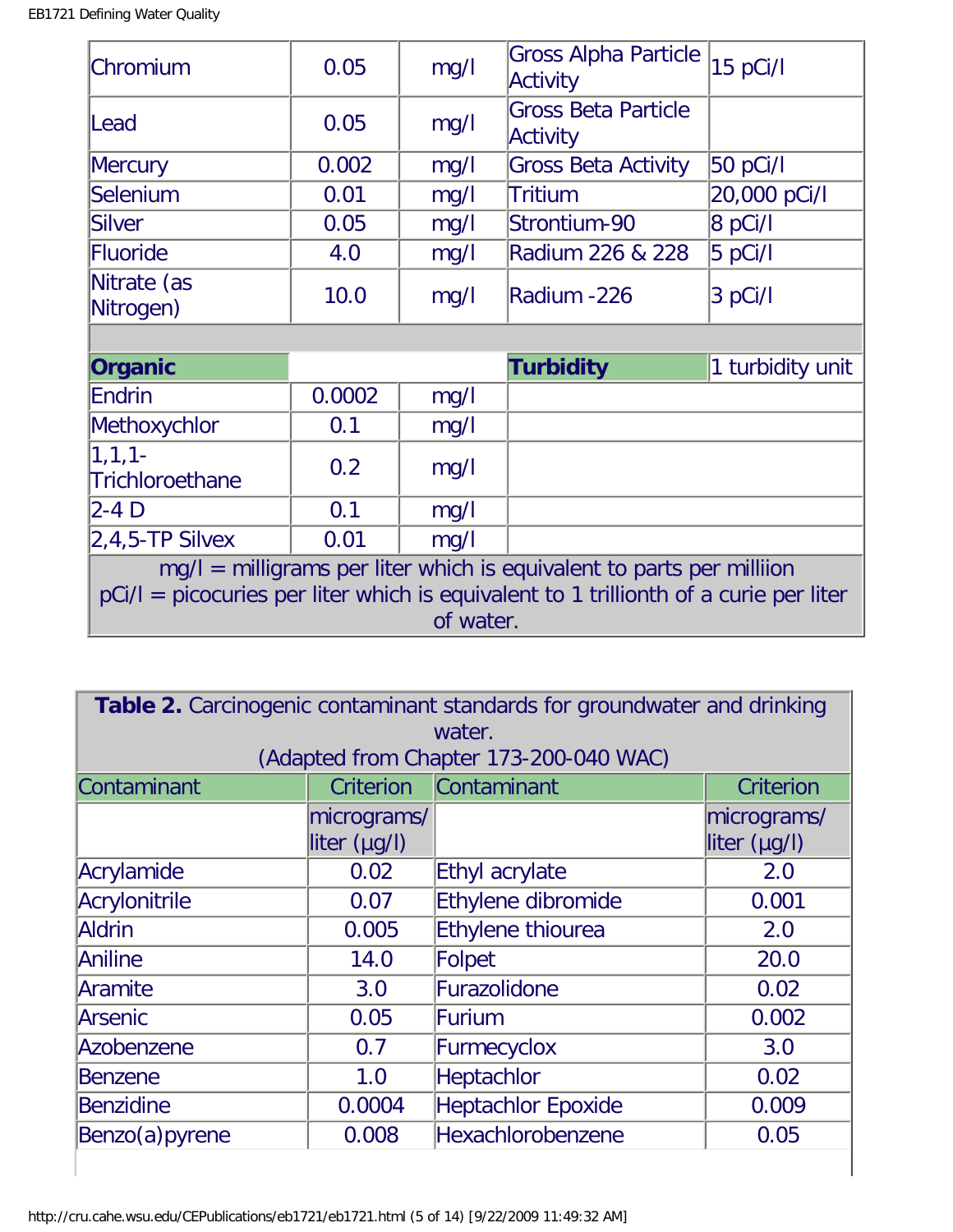| Benzotrichloride                               | 0.007  | Hexachlorocyclohexane<br>(alpha)                  | 0.001   |
|------------------------------------------------|--------|---------------------------------------------------|---------|
| <b>Benzyl chloride</b>                         | 0.5    | Hexachlorocyclohexane<br>(technical)              | 0.05    |
| Bis (chloroethyl) enter                        | 0.07   | Hexachlorodibenzo-p-<br>dioxin, mix               | 0.00001 |
| Bis (chloromethyl)<br>lether                   | 0.0004 | Hydrazine/Hydrazine<br>sulfate                    | 0.03    |
| Bis (2-ethylhexyl)<br>phthalate                | 6.0    | Lindane                                           | 0.06    |
| Bromodichloromethane                           | 0.3    | 2 Methoxy-5-nitroaniline                          | 2.0     |
| <b>Bromoform</b>                               | 5.0    | 2 Methylaniline                                   | 0.2     |
| Carbazole                                      | 5.0    | 2 Methylaniline<br>hydrochloride                  | 0.5     |
| Carbon tetrachloride                           | 0.3    | 4,4' Methylene bis (N,N'-<br>dimethyl)<br>aniline | 2.0     |
| Chlordane                                      | 0.06   | Methylene chloride<br>(dichloromethane)           | 5.0     |
| Chlorodibromomethane                           | 0.5    | <b>Mirex</b>                                      | 0.05    |
| Chloroform                                     | 7.0    | Nitrofurazone                                     | 0.06    |
| 4 Chloro-2-methyl<br>laniline                  | 0.1    | N-Nitrosodiethanolamine                           | 0.03    |
| 4 Chloro-2-methyl<br>lanaline<br>hydrochloride | 0.2    | N-Nitrosodiethylamine                             | 0.0005  |
| o-Chloronitrobenzene                           | 3.0    | N-Nitrosodimethylamine                            | 0.002   |
| p-Chloronitrobenzene                           | 5.0    | N-Nitrosodiphenylamine                            | 17.0    |
| Chlorthalonil                                  | 30.0   | N-Nitroso-di-n-propylamine                        | 0.01    |
| <b>Diallate</b>                                | 1.0    | N-Nitrosopyrrolidine                              | 0.04    |
| DDT (includes DDE and<br>DDD                   | 0.3    | N-Nitroso-di-n-butylamine                         | 0.02    |
| 1,2 Dibromoethane                              | 0.001  | N-Nitroso-N-<br>methylethylamine                  | 0.004   |
| 1,4 Dichlorobenzene                            | 4.0    | PAH                                               | 0.01    |
| 3,3' Dichlorobenzidine                         | 0.2    | <b>PBBs</b>                                       | 0.01    |
| 1,1 Dichloroethane                             | 1.0    | <b>PCBs</b>                                       | 0.01    |
| 1,2 Dichloroethane<br>(ethylene chloride)      | 0.5    | o-Phenylenediamine                                | 0.005   |
| 1,2 Dichloropropane                            | 0.6    | Propylene oxide                                   | 0.01    |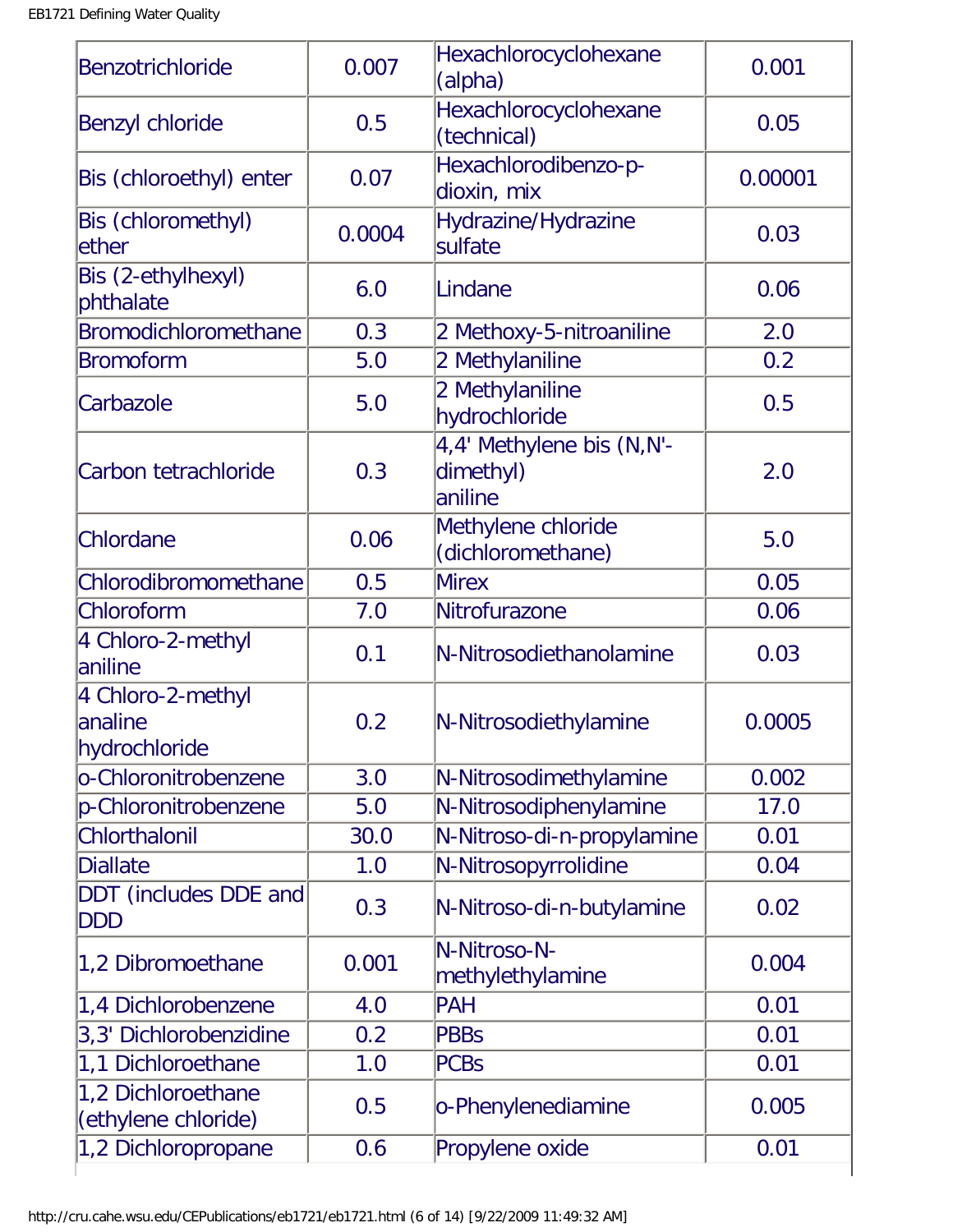| 1,3 Dichloropropene        | 0.2   | 2, 3, 7, 8- Tetrachlorodibenzo-<br>$ p$ -dioxin                             | 0.0000006 |
|----------------------------|-------|-----------------------------------------------------------------------------|-----------|
| <b>Dichlorvos</b>          | 0.3   | <b>Tetrachloroethylene</b><br>(perchloroethylene)                           | 0.8       |
| <b>Dieldrin</b>            | 0.005 | para, alpha, alpha, alpha-<br><b>Tetrachlorotoluene</b>                     | 0.004     |
| 3,3'<br>Dimethoxybenzidine | 6.0   | 2,4 Toluenediamine                                                          | 0.002     |
| 3,3 Dimethylbenzidine      | 0.007 | o-Toluidine                                                                 | 0.2       |
| 1,2 Dimethylhydrazine      | 60.0  | <b>Toxaphene</b>                                                            | 0.08      |
| 2,4 Dinitrotoluene         | 0.1   | Trichloroethylene                                                           | 3.0       |
| 2,6 Dinitrotoluene         | 0.1   | 2,4,6-Trichlorophenol                                                       | 4.0       |
| 1,4 Dioxane                | 7.0   | <b>Trimethyl phosphate</b>                                                  | 2.0       |
| 1,2 Diphenylhydrazine      | 0.09  | Vinyl chloride                                                              | 0.02      |
| Direct Black 38            | 0.009 |                                                                             |           |
| Direct Blue 6              | 0.009 |                                                                             |           |
| Direct Brown 95            | 0.009 |                                                                             |           |
| Epichlorohydrin            | 8.0   |                                                                             |           |
|                            |       | $\mu$ g/l = micrograms per liter, which is equivalent to parts per billion. |           |

**Table 3.** Secondary standards for drinking water. (Adapted from Chapters 248- 54-175 WAC and 173-200-040 WAC and WSU bulletin SP 53-414).

| Secondary<br>Contaminants | Criterion |      | Secondary<br>Contaminants                  | Criterion              |      |
|---------------------------|-----------|------|--------------------------------------------|------------------------|------|
| Copper                    | 1.0       | mg/l | Total<br><b>Dissolved</b><br><b>Solids</b> | 500.0                  | mg/l |
| <b>I</b> ron              | 0.3       | mg/l | Foaming<br>Agents                          | 0.5                    | mg/l |
| Manganese                 | 0.05      | mg/l | pH                                         | $6.5 - 8.5$            |      |
| <b>Zinc</b>               | 5.0       | mg/l | Corrosivity                                | noncorrosive           |      |
| <b>Chloride</b>           | 250.0     | mg/l | Color                                      | 15 color units         |      |
| Sulfate                   | 250.0     | mg/l | Odor                                       | 3 threshold odor units |      |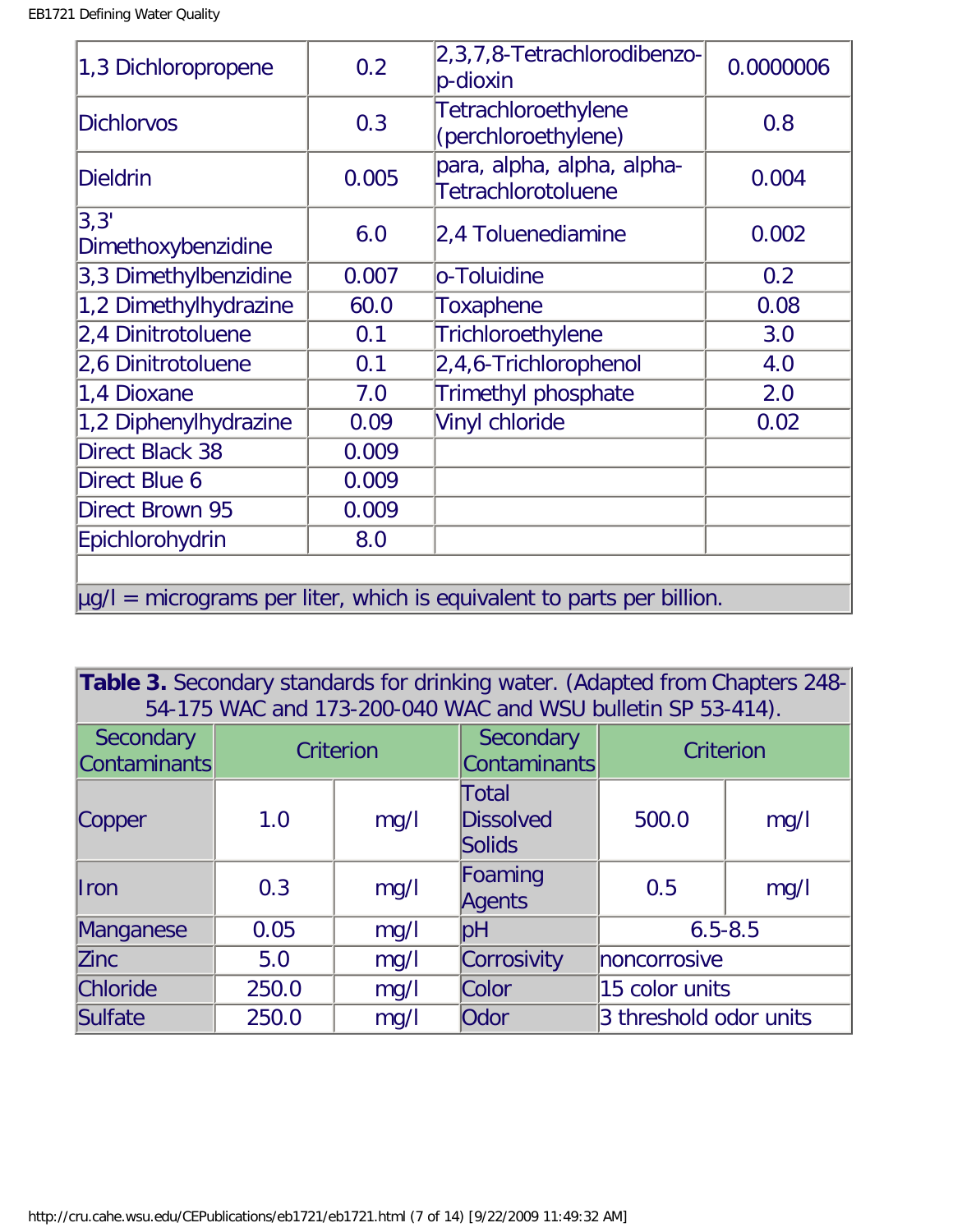**Swimmable Water** is clean enough for humans to swim in safely. The primary measure of swimming water quality is numbers of fecal coliform bacteria. Fecal coliform bacteria occur naturally in the intestines of mammals. The bacteria are easily detected in water tests. High numbers of fecal coliform bacteria also indicate that pathogens may be present. Presence of any fecal coliform bacteria offer some risk to those swimming in or accidentally swallowing the water. However, if the water body contains fewer than 100 fecal coliform bacteria per 100 ml of water, it provides an appropriate level of protection (reduced risk).

**Water For Fish and Wildlife.** Surface waters in Washington are classified into six classes. These are Class AA, A and B marine waters and freshwater streams, Class C marine waters, wetlands, and lakes. Class AA waters are pristine waters that may be fresh or marine water. While class AA waters are possible throughout Washington, most occur in areas less affected by civilization. Class A, B and C waters each support fewer beneficial uses, in order. Class B waters no longer support recreational uses such as swimming, or spawning of fish. Fish or shellfish must be harvestable without having adverse effects on human health. This includes fresh and marine waters. (Table 4).

| <b>Table 4.</b> Water quality requirements for surface waters in Washington.<br>(Adapted from Chapter 173-201 WAC) |                 |              |                         |              |                  |
|--------------------------------------------------------------------------------------------------------------------|-----------------|--------------|-------------------------|--------------|------------------|
| Class &<br>Type of<br>Water                                                                                        | <b>Bacteria</b> | D.O.         | <b>Maximum</b><br>Temp. | pH           | <b>Turbidity</b> |
|                                                                                                                    | organisms/100ml | mg/l         | $\rm ^{\circ}C$         |              | NTU <sup>a</sup> |
| AA - Fresh                                                                                                         | 50              | 9.5          | 16                      | $6.5 - 8.5$  | 5(10%)           |
| AA - Marine                                                                                                        | 14              | 7.0          | 13                      | $7.0 - 8.5$  | 5(10%)           |
|                                                                                                                    |                 |              |                         |              |                  |
| A - Fresh                                                                                                          | 100             | 8.0          | 18                      | $6.5 - 8.5$  | 5(10%)           |
| A - Marine                                                                                                         | 14              | 6.0          | 16                      | $7.0 - 8.5$  | 5(10%)           |
| $B -$ Fresh                                                                                                        | 200             | 6.5          | 21                      | $6.5 - 8.5$  | 10(20%)          |
| $B -$ Marine                                                                                                       | 100             | 5.0          | 19                      | $7.0 - 8.5$  | 10(20%)          |
|                                                                                                                    |                 |              |                         |              |                  |
| $ C -$ Marine                                                                                                      | 200             | 4.0          | 22                      | $6.5 - 9.0$  | 10(20%)          |
|                                                                                                                    |                 |              |                         |              |                  |
| Lake -<br>Fresh                                                                                                    | 50              | $\mathsf{b}$ | $\mathsf b$             | $\mathsf{b}$ | 5                |
|                                                                                                                    |                 |              |                         |              |                  |
|                                                                                                                    |                 |              |                         |              |                  |
|                                                                                                                    |                 |              |                         |              |                  |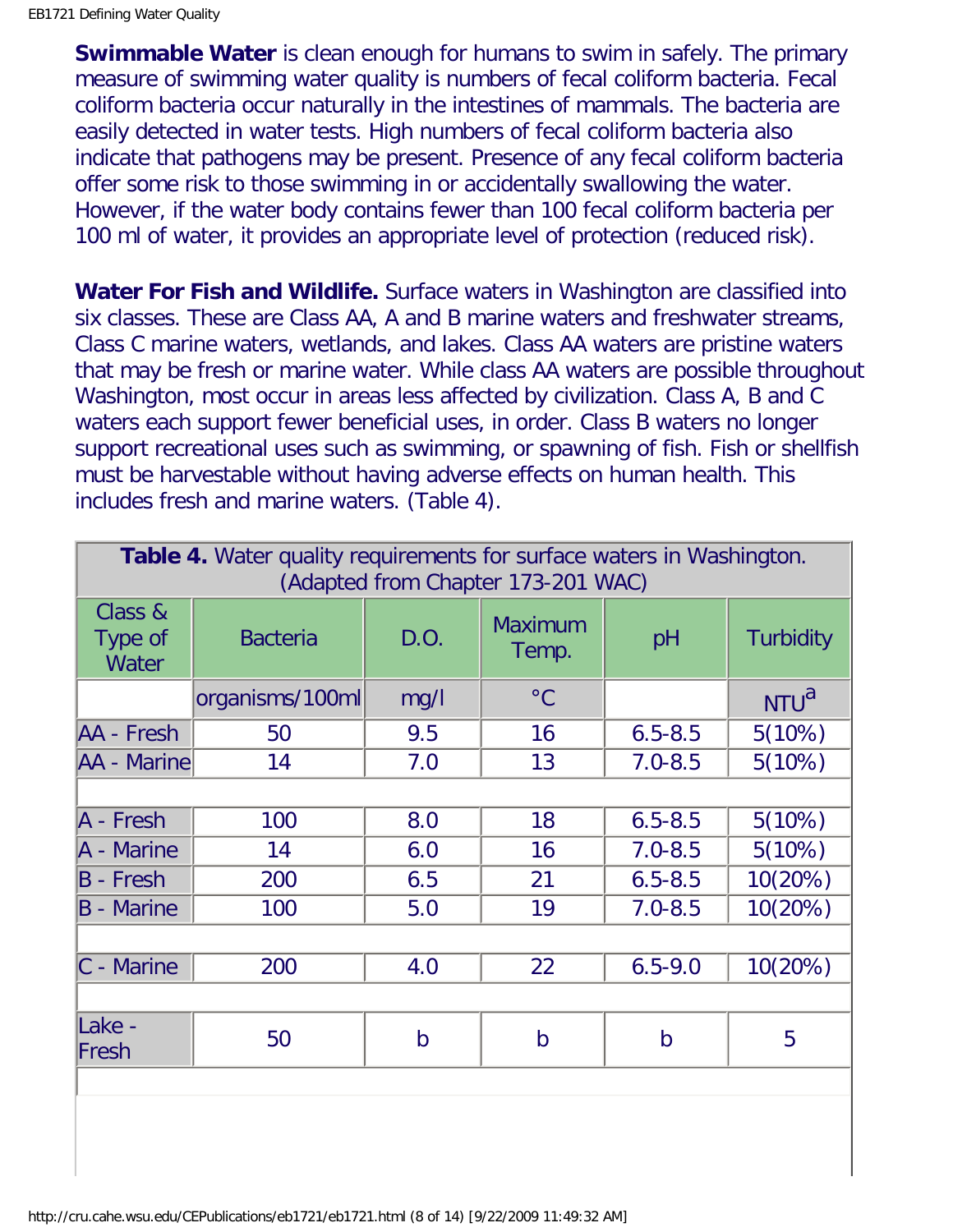a. Nephelometric Turbidity Units (NTU). Allowable number over background if turbidity is 50 NTU or less and percent (in parens) over background if 50 NTU or more.

b. No change or decrease from natural conditions.

Class C waters are polluted marine bays. Class C marine waters need only support the passage of salmon and other fishes and aquatic species.

### **Nonregulatory Definitions of Water Quality**

Water has other uses besides drinking, swimming and fishing. Home water uses include cooking, bathing and laundry. Outside the home, water uses include watering home and garden plants, irrigating crops, food processing, industry, fish rearing and power generation. Some beneficial uses may require certain water quality measures to be purer than drinking water standards.

**Bathing and Laundry.** The primary water quality problem for bathing and laundry is hardness. Dissolved salts of calcium and magnesium cause hard water. Usually bicarbonate salts, these may be chloride, sulfate or nitrate salts.

Water hardness is measured in grains. One grain of calcium bicarbonate equals 17.1 ppm by weight. The American Society of Agricultural Engineer's water hardness classification system has four classes:

| <b>Class</b>     | <b>Grains per gallon</b> |
|------------------|--------------------------|
| Soft             | $0$ to $3.5$             |
| Moderate         | $3.5$ to $7$             |
| <b>Hard</b>      | 7 to 10.5                |
| <b>Very Hard</b> | more than 10.5           |

Hard water reduces the cleaning efficiency of both soap and detergents. It reacts with soap to form curds and soap scum on bathroom fixtures. Hard water reacts with detergent in laundry or dishwashing to form solids that precipitate out of solution. These solids collect between the fibers in clothing, making them stiff. Collected solids can wear clothes out faster. Hard water also may discolor clothes. Hard water solids also collect in washing machines and water heaters, causing excessive wear.

The addition of phosphate to detergents prevents solids from forming. Unfortunately, phosphate returning to surface water through sewers and septic systems may degrade lake and stream quality.

Phosphate is the limiting factor in plant growth in most lakes. Enough nitrogen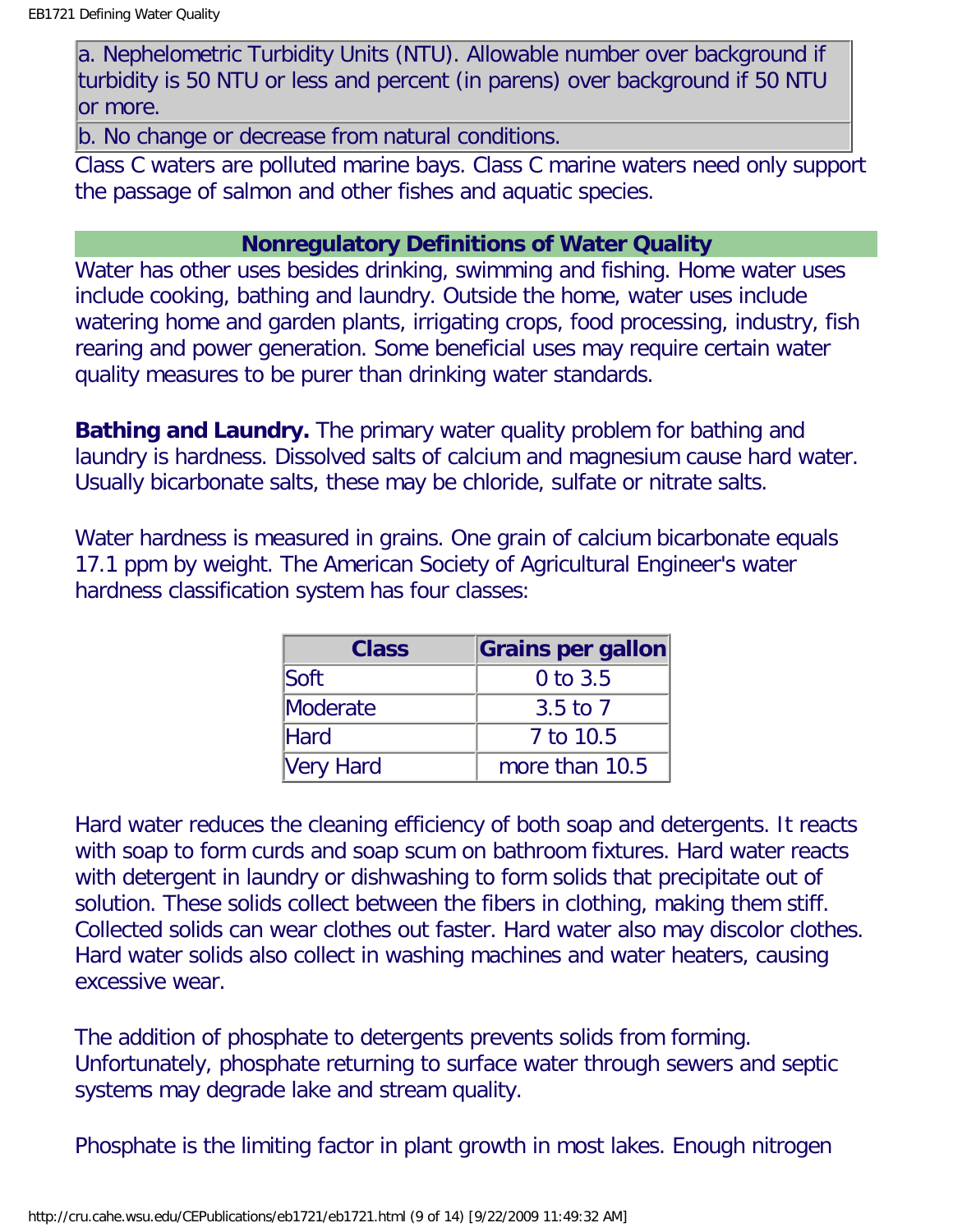usually is present in lakes for plant growth. Excess phosphate in lakes promotes algal blooms. One pound of phosphate may promote the growth of half a ton of algae. Algal blooms make the water murky. When light cannot reach plants at the bottom of the lake, the plants die. Bacteria in the lake digest the dead plants, but use up oxygen in the water in the process. Without oxygen, flsh die because they cannot breathe. More bacteria consume more oxygen and the lake dies. This process is known as eutrophication.

Phosphates are difflcult to remove at waste treatment plants. Use nonphosphate detergents whenever possible.

**Water softeners treat hard water.** Water softeners exchange sodium for the salts of calcium and magnesium. Home softened water prevents many of the household problems mentioned earlier. However, people who have sodium restricted diets should use unsoftened water for drinking and cooking.

**Irrigated Agriculture.** Water is one of the most limiting factors in crop production in Washington. Most precipitation falls in the period from October through April. Even on the normally wet, west side of Washington some crops need irrigation in the summer. In eastern Washington growers irrigate nearly 2,000,000 acres of cropland. Crops have different requirements for the quality of irrigation water applied (Table 5).

| <b>Table 5.</b> Water quality guidelines for Irrigation water. (adapted from<br>Pettygrove and Asaro, 1985. "Irrigation With Reclaimed Municipal Wastewater -<br>A Guidance Manual.<br>Lewis Publishers, Chelsea, MI) |                                                                                     |       |                              |       |  |
|-----------------------------------------------------------------------------------------------------------------------------------------------------------------------------------------------------------------------|-------------------------------------------------------------------------------------|-------|------------------------------|-------|--|
|                                                                                                                                                                                                                       |                                                                                     |       | Degree of Restriction on Use |       |  |
| <b>Potential Irrigation</b><br><b>Problem</b>                                                                                                                                                                         | <b>Slight to</b><br><b>Units</b><br><b>Moderate</b><br><b>Severe</b><br><b>None</b> |       |                              |       |  |
| Salinity (affects crop<br>water availability)                                                                                                                                                                         |                                                                                     |       |                              |       |  |
| $EG_{W}^{a}$                                                                                                                                                                                                          | dS/m or<br>$\mathsf{lmmho/cm}$                                                      | < 0.7 | $0.7 - 3.0$                  | >3.0  |  |
| <b>TDS</b>                                                                                                                                                                                                            | mg/L                                                                                | < 450 | 450-2000                     | >2000 |  |
|                                                                                                                                                                                                                       |                                                                                     |       |                              |       |  |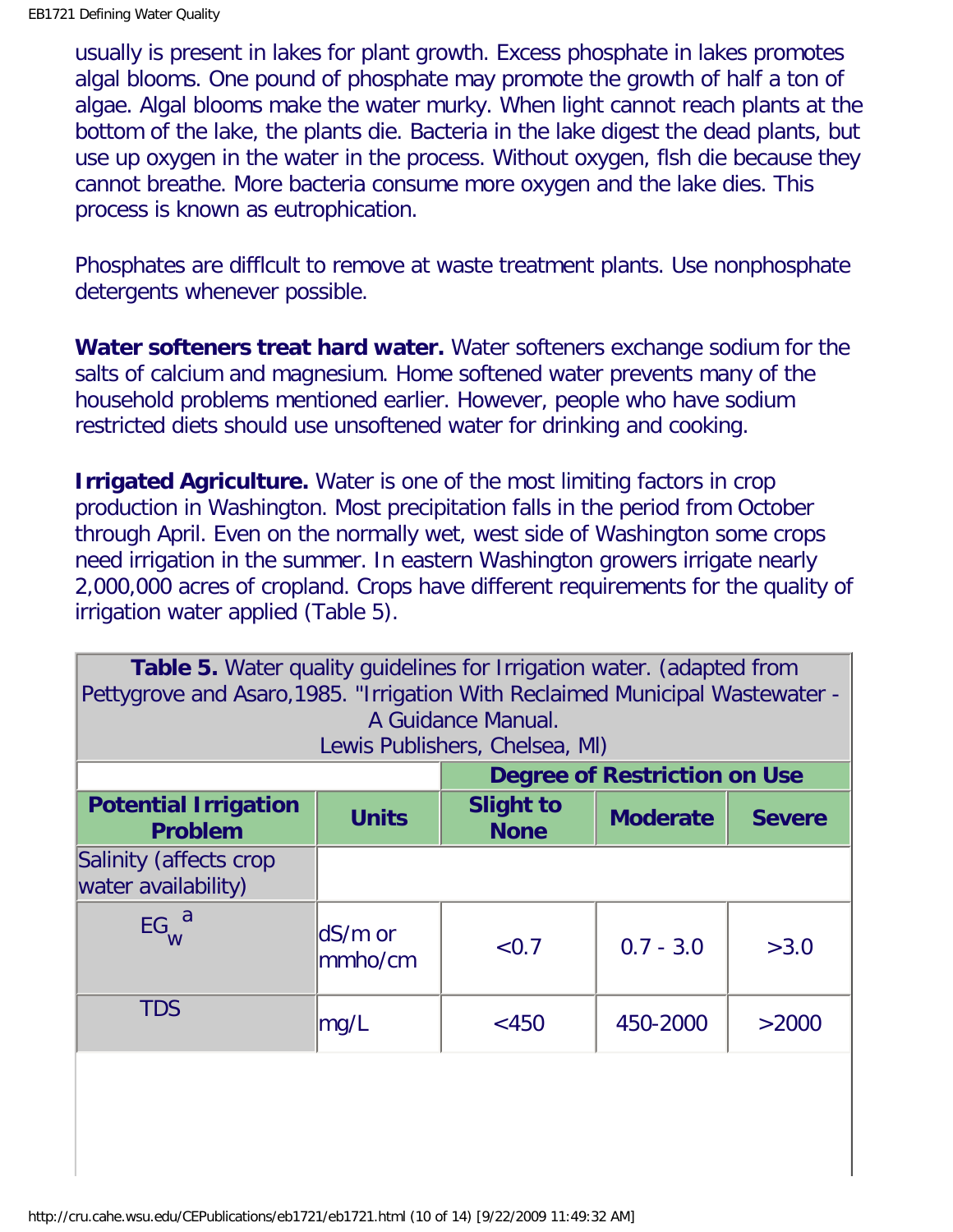| Permeability (affects<br>infiltration rate of water<br>into the soil. Evaluate |                |         |                        |       |
|--------------------------------------------------------------------------------|----------------|---------|------------------------|-------|
| using                                                                          |                |         |                        |       |
| $EC$ <sub>W</sub> and SAR together)                                            |                |         |                        |       |
| b,c                                                                            |                |         |                        |       |
| $SAR = 0-3$                                                                    | and $EC_{W}$ = | >0.7    | $0.7 - 0.2$            | < 0.2 |
| $= 3-6$                                                                        | $=$            | >1.2    | $1.2 - 0.3$            | < 0.3 |
| $= 6 - 12$                                                                     | $=$            | >1.9    | $1.9 - 0.5$            | < 0.5 |
| $= 12 - 20$                                                                    | $=$            | >2.9    | $2.9 - 1.3$            | < 1.3 |
| $= 20 - 40$                                                                    | $=$            | >5.0    | $5.0 - 2.9$            | < 2.9 |
| Specific ion toxicity<br>(affects sensitive crops)                             |                |         |                        |       |
| Sodium (Na) <sup>d,e</sup>                                                     |                |         |                        |       |
| surface irrigation                                                             | <b>SAR</b>     | $<$ 3   | $3 - 9$                | >9    |
| sprinkler irrigation                                                           | mg/L           | $~<$ 70 | >70                    |       |
| Chloride (CI) <sup>d,e</sup>                                                   |                |         |                        |       |
| surface irrigation                                                             | mg/L           | < 140   | 140 - 350              | >350  |
| sprinkler. irrigation                                                          | mg/L           | < 100   | >100                   |       |
| Boron (B)                                                                      | mg/L           | < 0.7   | $0.7 - 3.0$            | >3.0  |
| Miscellaneous effects<br>(afftects susceptible<br>$\vert$ crops)               |                |         |                        |       |
| Nitrogen (Total-N) <sup>t</sup>                                                | mg/L           | < 5     | $5 - 30$               | >30   |
| Bicarbonate (HCO <sub>3</sub> )<br>(overhead sprinkling<br>only)               | mg/L           | <90     | 90-500                 | >500  |
| pH                                                                             |                |         | Normal range 6.5 - 8.4 |       |
| <b>Residual chlorine</b><br>(overhead sprinkling<br> only)                     | mg/L           | < 1.0   | $1.0 - 5.0$            | >5.0  |

'n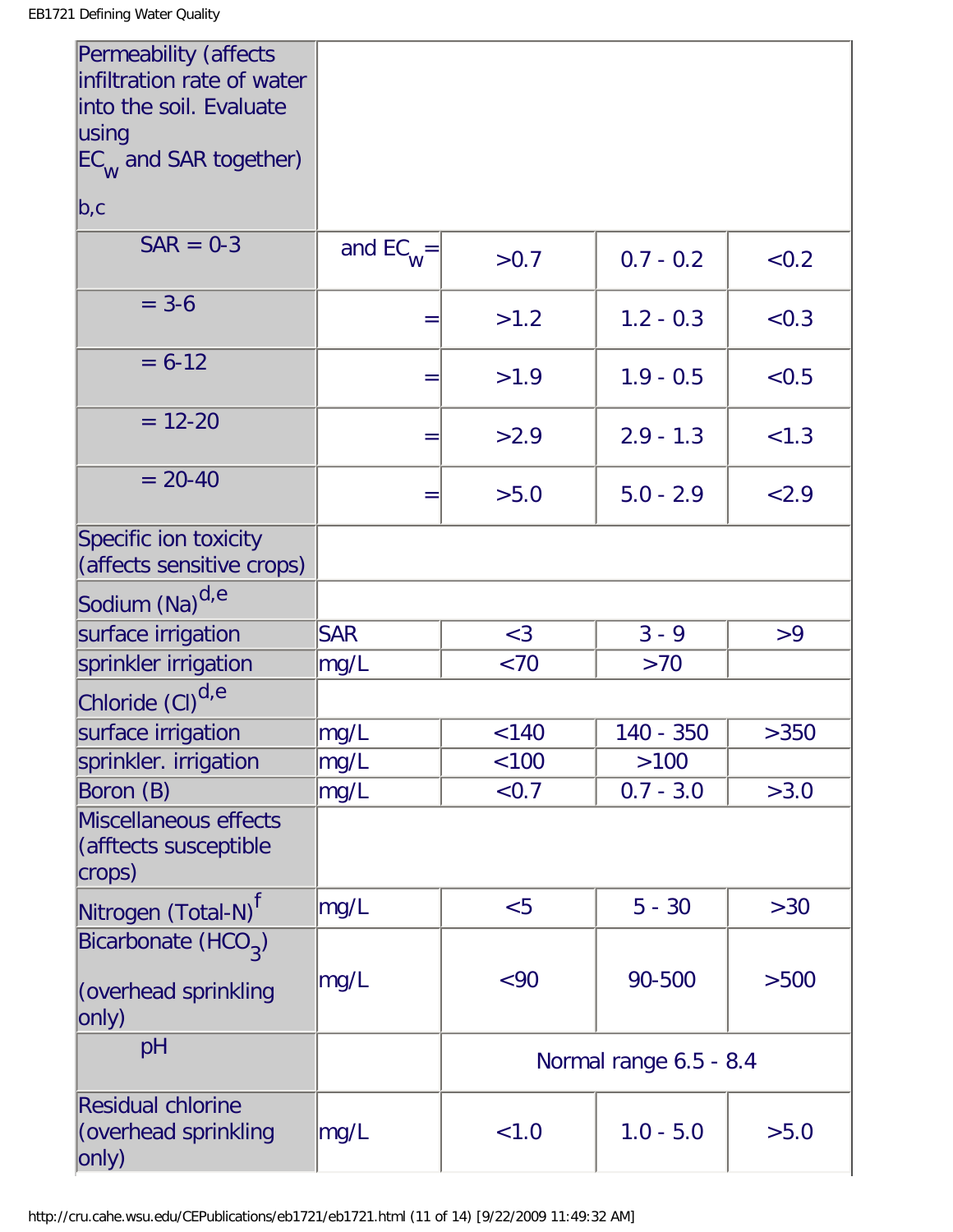a. EC<sub>W</sub> means electrical conductivity of the irrigation water, reported in mmho/

cm or dS/m. TDS means total dissolved solids, reported in mg/L. b. SAR means sodium adsorption ration. At a given SAR, infiltration rate increases as salinity (EC<sub>w</sub>) increases. Evaluate the potential permeablility

problem by SAR and EC<sub>W</sub> in combination.

c. For wastewaters, it is recommended that the SAR be adjusted to include a more correct estimate of calcium in the soil water following an irrigation.

d. Most tree crops and woody ornamentals are sensitive to sodium and chloride; use the values shown. Most annual crops are not sensitive.

e. With overhead sprinkler irrigation and low humidity (<30%), sodium or chloride greater than 70 or 100 mg/L, respectively, have resulted in excessive leaf absorption and crop damage to sensitive crops.

f. Total nitrogen should include nitrate-nitrogen, ammonia-nitrogen, and organic-nitrogen. Although forms of nitrogen in wastewater vary, the plant responds to the total nitrogen.

Salinity is the most important factor in irrigation water. Fortunately, most surface water and ground water in Washington used for irrigation is low in salt. However, evaporation causes even the low levels of salts applied with the water to concentrate in the root zone. When this occurs crop damage may result.

It takes extra water to flush excess salts through the soil profile and maintain a favorable salt balance in the crop root zone. Excess salts, nutrients and even pesticides may collect in shallow, unprotected aquifers as well as in irrigation return flows to surface water. Test these water sources before using them on crops. Carefully manage contaminated supplies to prevent further accumulation of salts and agricultural chemicals.

**Food Processing.** The minimum water quality for food processors is the same as that for drinking water. Food processors, however, may require stricter standards for certain elements to prevent discoloring, or an off-taste. For example, chlorine and metals may cause problems in the processing of some products. Food processors look for water supplies that contain even less of these chemicals than drinking standards allow.

**Balancing Water Quality Concerns**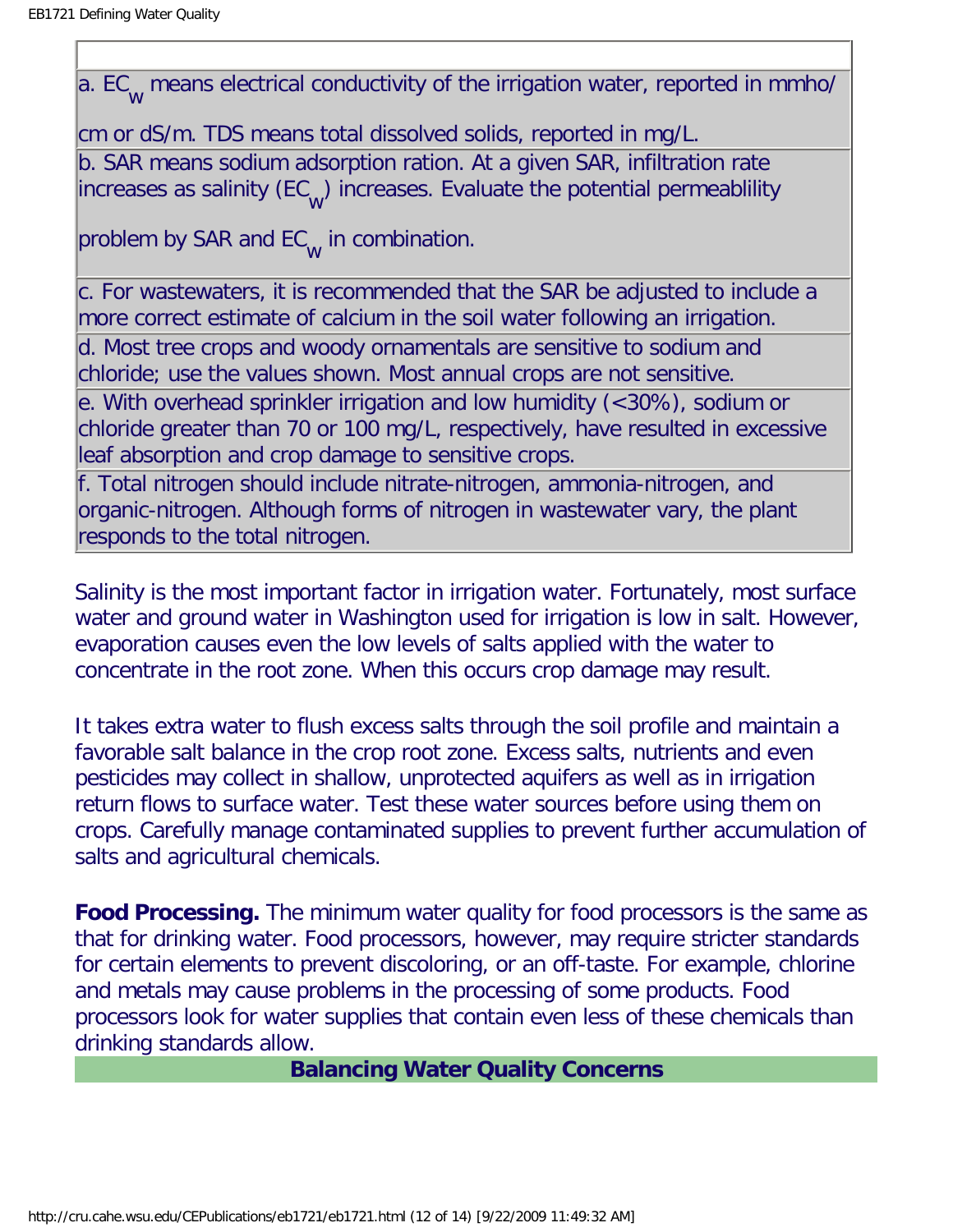To begin balancing water quality needs, determine what is known about the water body or aquifer. Ecology maintains the largest data base of water quality information in Washington. Even so, some

information is not readily available. Bay Watchers and Beach Watchers, WSU Cooperative Extension programs, along with Stream Watch, an EPA program, and Adopt-a-Stream are citizen monitoring efforts that can help you learn how to gather water quality information. All public water supply systems test their water regularly. Any water system that supplies water to two or more hookups in Washington is a public system. Information on public water supply is available directly from your local water supplier or from the Department of Health.

The next step is to define the beneficial uses of the water body. For example, will the water body supply drinking water, swimming or irrigation water? Compare the water quality information available to the standards and criteria for those uses. Is the water quality acceptable?

Whether the water quality is acceptable or not, local organizations can often lead the way in protecting or restoring the water resource. Your community may have a lake association or other group already organized. Or you may want to organize a group. Obtain additional help from Ecology and your local Cooperative Extension, Conservation District, or Soil Conservation District office. County and city engineers, public health officers and elected officials can also help you protect or restore the quality of your water body or aquifer.

**Acknowledgments.** Much of the information in this bulletin is adapted from Chapter 173-200 Washington Administrative Code Water Quality Standards for the Ground Waters of the State of Washington, and Chapter 173-201 Washington Administrative Code Water Quality Standards for Surface Waters of the State of Washington.

Partial funding for this publication was provided by the Washington Centennial Clean Water Fund administered by the Washington Department of Ecology.

Edward B. Adams, Ph. D., Washington State University Cooperative Extension Regional Water Quality Coordinator, WSU Spokane.